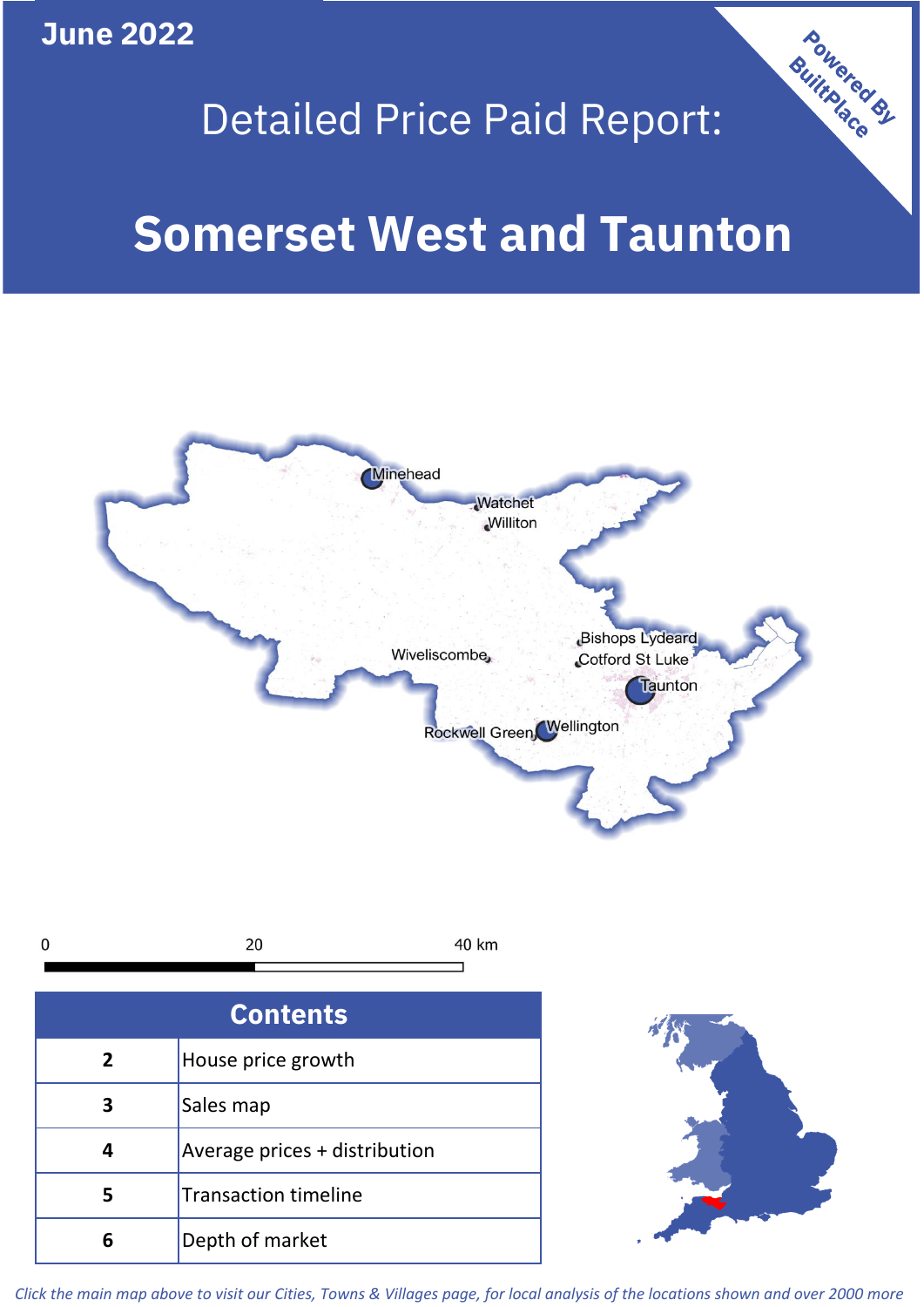## **Headline Data**

|                     | <b>Current level</b> | 3 month  | <b>Annual</b> | 5 year   | 10 year |
|---------------------|----------------------|----------|---------------|----------|---------|
| <b>House prices</b> | £291,751             | 2.8%     | 13.6%         | 36.7%    | 57.5%   |
| <b>Transactions</b> | 2,742                | $-12.0%$ | <b>19.8%</b>  | $-16.5%$ | 28.7%   |

## **House Price Growth (April 2022 data)**

#### *Annual Change in House Prices*



House prices in Somerset West and Taunton grew by 13.6% in the 12 months to April 2022 (based on 3-month smoothed data). By comparison national house prices grew by 10.7% and prices in the South West grew by 12.3% over the same period.

Somerset West and Taunton house prices are now 38.1% above their previous peak in 2007, compared to +49.0% for the South West and +52.9% across England.



#### *Year-To-Date Change in House Prices, December to April*

Local prices have grown by 4.3% in 2022 so far, compared to growth of 5.0% over the same period last year.

#### *Source: OS OpenData; UK House Price Index (Contains HM Land Registry data © Crown copyright)*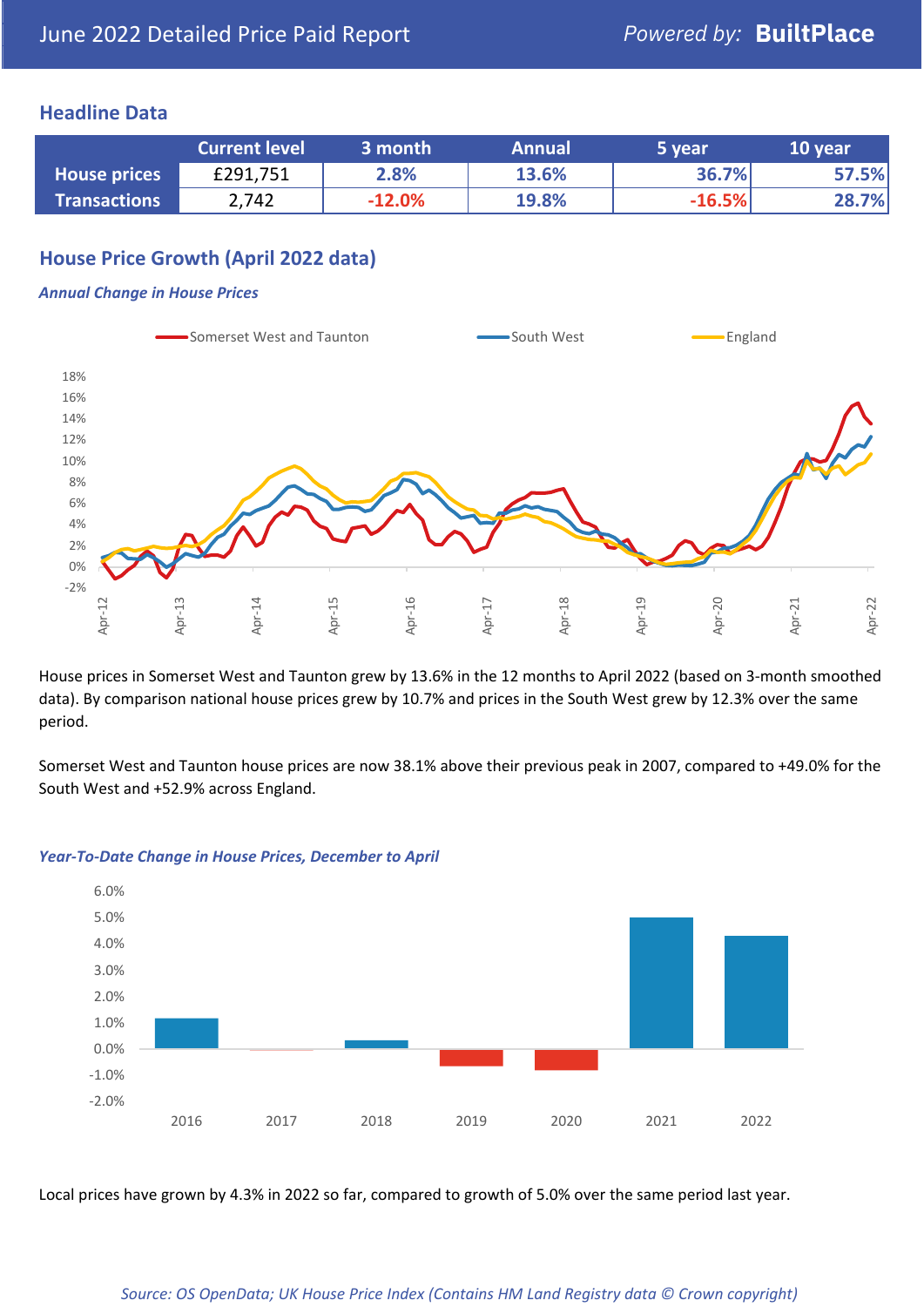## **House Price Map**

## *12 months to April 2022*



*Each point is one postcode, coloured by the average value relative to all sales in this local authority (price bands are LA-specific quintiles).*

## **Map Key**

| ſ |
|---|
| ſ |
| ſ |
| ſ |
|   |

| Min      | <b>Max</b> |                            |
|----------|------------|----------------------------|
| Up to    | £178,000   | 1st quintile / lowest 20%  |
| £178,000 | £229,000   | 2nd quintile               |
| £229,000 | £283,000   | 3rd quintile               |
| £283,000 | £380,000   | 4th quintile               |
| £380,000 | and over   | 5th quintile / highest 20% |

*Source: OS OpenData; UK House Price Index (Contains HM Land Registry data © Crown copyright)*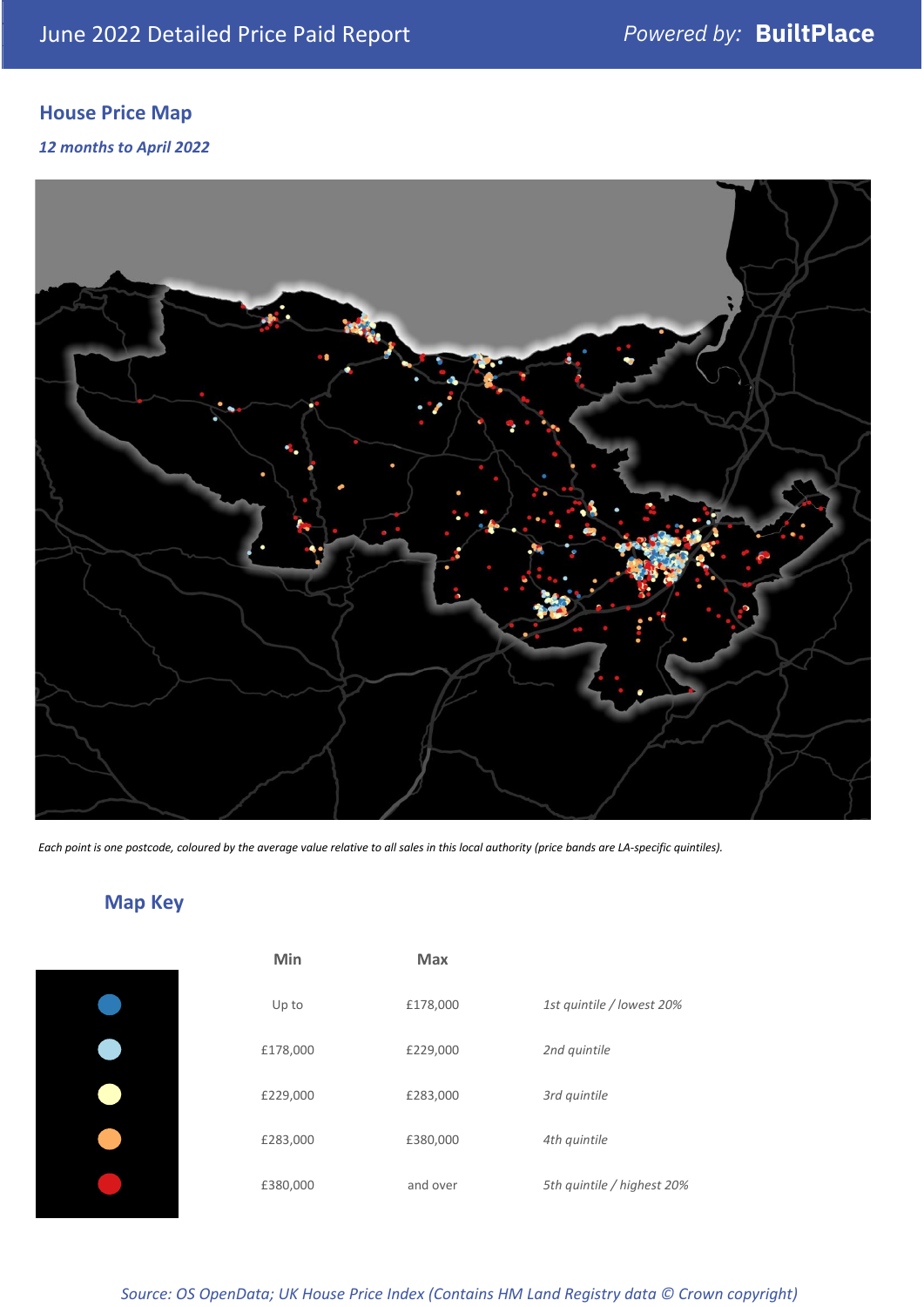## **Average House Price by Property Type**

#### *12 months to April 2022*



|                 | <b>New</b> | <b>Second hand</b> |  |  |
|-----------------|------------|--------------------|--|--|
| <b>Flat</b>     | £171,833   | £160,874           |  |  |
| <b>Terraced</b> | £225,798   | £228,507           |  |  |
| Semi-detached   | £221,148   | £274,170           |  |  |
| <b>Detached</b> | £345,583   | £453,720           |  |  |

## **House Price Distribution by Year**

*All properties, by price band and calendar year (2020 = year to date)*

|                    | 1997 | 2002 | 2007 | 2012 | 2017 | 2019 | 2020 |
|--------------------|------|------|------|------|------|------|------|
| <b>Under £100k</b> | 82%  | 37%  | 4%   | 8%   | 4%   | 2%   | 2%   |
| £100-200k          | 17%  | 48%  | 53%  | 50%  | 40%  | 27%  | 19%  |
| E200-300k          | 1%   | 11%  | 26%  | 25%  | 33%  | 35%  | 40%  |
| £300-400k          | 0%   | 3%   | 10%  | 10%  | 13%  | 18%  | 19%  |
| £400-500k          | 0%   | 1%   | 4%   | 5%   | 5%   | 8%   | 9%   |
| £500k-1m           | 0%   | 0%   | 3%   | 3%   | 4%   | 9%   | 9%   |
| £1-2m              | 0%   | 0%   | 0%   | 0%   | 0%   | 1%   | 0%   |
| <b>Over £2m</b>    | 0%   | 0%   | 0%   | 0%   | 0%   | 0%   | 1%   |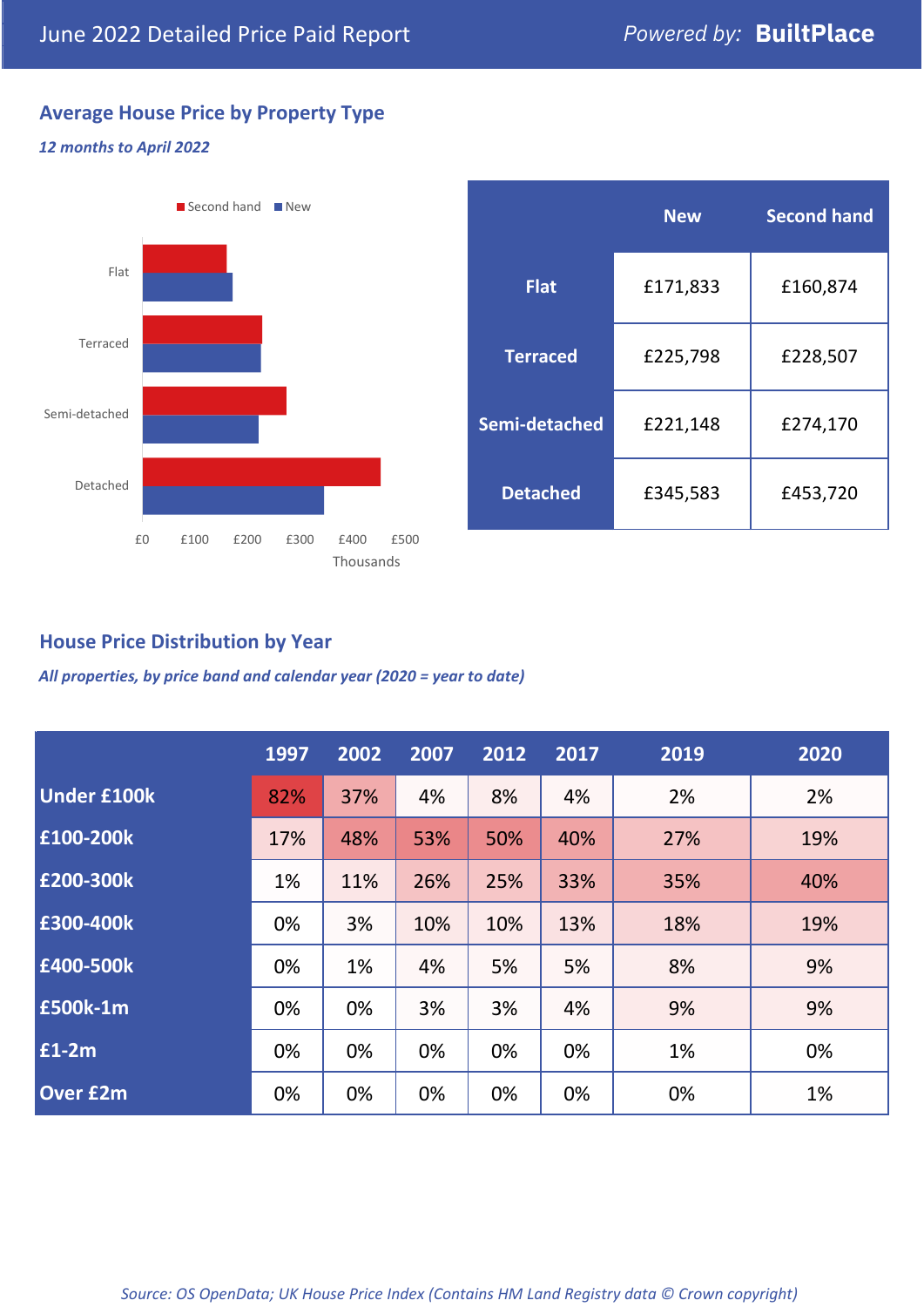## **Transactions (February 2022 data)**

*Annual Transactions, Indexed (2001-05 average = 100)*



There were 2,742 transactions in Somerset West and Taunton during the 12 months to February 2022. This is 82% of the average from 2001-05 and suggests activity is below pre-downturn levels.

Transactions in Somerset West and Taunton have fallen by 7.8% since 2014, compared to changes of -8.3% for South West and -7.7% for England.



#### *Cash and New Build Sales as % of Total, by Year*

*Note: The data on this page EXCLUDES transactions identified as transfers under a power of sale/repossessions, buy-to-lets (where they can be identified by a mortgage), and transfers to non-private individuals - i.e. it comprises only Land Registry 'A' data.*